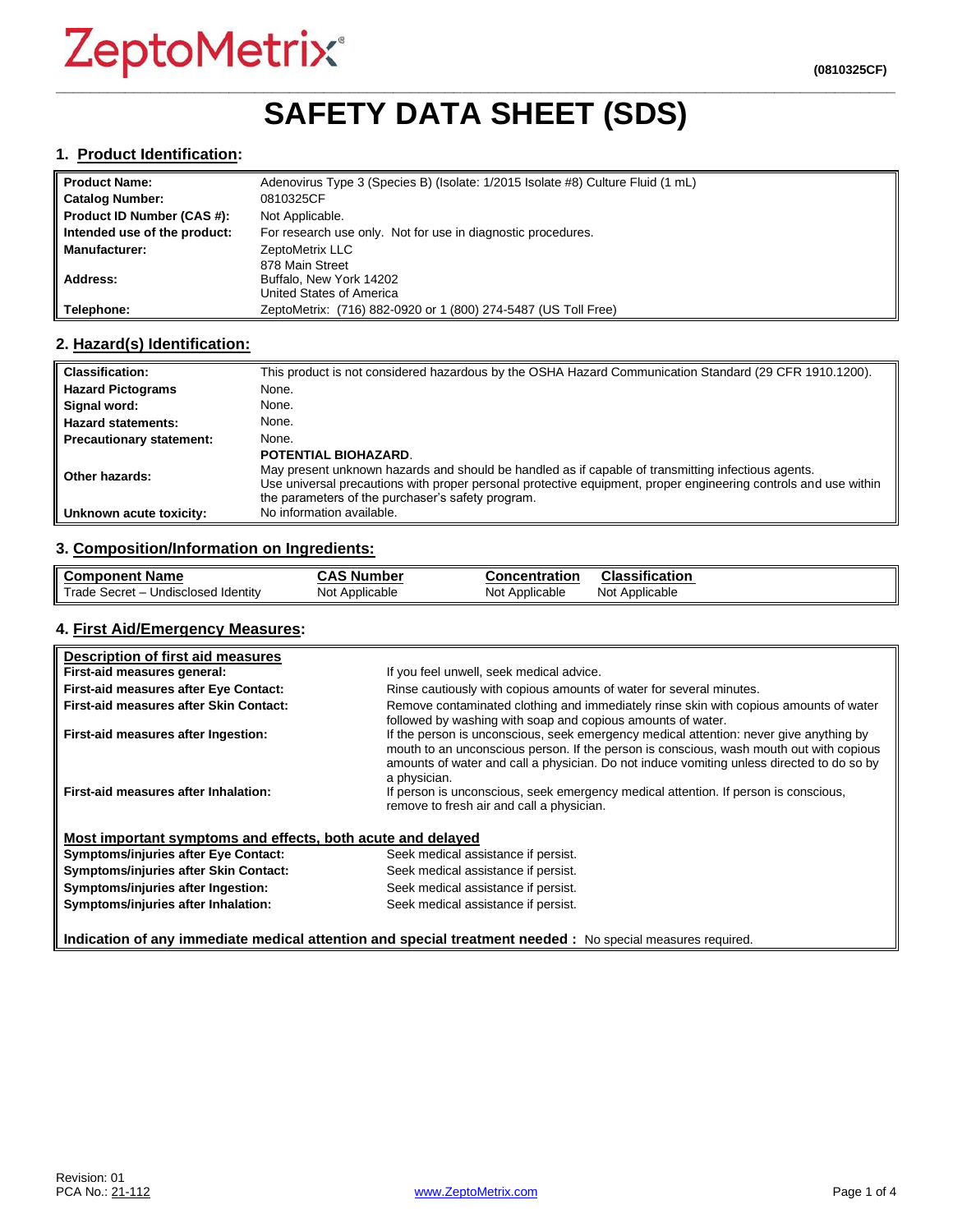# **ZeptoMetrix®**

| <b>Extinguishing Media</b>                            |                                                               |  |
|-------------------------------------------------------|---------------------------------------------------------------|--|
| Suitable extinguishing media:                         | Use an extinguishing agent suitable for the surrounding area. |  |
| Unsuitable extinguishing media:                       | Use an extinguishing agent suitable for the surrounding area. |  |
| Special hazards arising from the substance or mixture |                                                               |  |
| Eise benead.                                          | No known horordo                                              |  |

#### **Special hazards aries**<br>Fire hazard: **Fire hazard:** No known hazards.<br> **Explosion hazard:** No known hazards. **Explosion hazard:** No known hazards.<br> **Reactivity:** No known hazards. **Reactivity:** No known hazards.

#### **Advice for firefighters Exercise caution when fighting a fire. Protection during firefighting:** Firefighters should wear protective gear. Do not enter fire area without proper protective equipment, including respiratory protection.

**\_\_\_\_\_\_\_\_\_\_\_\_\_\_\_\_\_\_\_\_\_\_\_\_\_\_\_\_\_\_\_\_\_\_\_\_\_\_\_\_\_\_\_\_\_\_\_\_\_\_\_\_\_\_\_\_\_\_\_\_\_\_\_\_\_\_\_\_\_\_\_\_\_\_\_\_\_\_\_\_\_\_\_\_\_\_\_\_\_\_\_\_\_\_\_\_\_**

### **6. Accidental Release Measures:**

| Personal precautions, protective equipment and emergency procedures |                                                                                  |  |
|---------------------------------------------------------------------|----------------------------------------------------------------------------------|--|
| <b>General measures:</b>                                            | Use appropriate personal protective equipment (PPE) and appropriate laboratory   |  |
|                                                                     | procedures.                                                                      |  |
|                                                                     |                                                                                  |  |
| For non-emergency personnel                                         |                                                                                  |  |
| <b>Protective equipment:</b>                                        | Use appropriate personal protective equipment (PPE).                             |  |
| <b>Emergency procedures:</b>                                        | Use appropriate emergency laboratory procedures.                                 |  |
|                                                                     |                                                                                  |  |
| For emergency responders                                            |                                                                                  |  |
| <b>Protective equipment:</b>                                        | Use appropriate personal protective equipment (PPE).                             |  |
| <b>Emergency procedures:</b>                                        | Use appropriate emergency procedures.                                            |  |
|                                                                     |                                                                                  |  |
| Methods and material for containment and cleaning up                |                                                                                  |  |
| For containment:                                                    | Contain material in accordance to State and Federal regulations.                 |  |
| Methods for cleaning up:                                            | Follow and dispose of material in accordance to State and Federal waste disposal |  |
|                                                                     | regulations.                                                                     |  |

#### **7. Handling and Storage:**

| Precautions for safe handling: | Handle in accordance with all <b>Biosafety Level 2</b> procedures. Please reference the 5 <sup>th</sup><br>edition of Biosafety in Microbiological and Biomedical Laboratories (BMBL) for a detailed<br>discussion on biological safety<br>(http://www.cdc.gov/biosafety/publications/bmbl5/index.htm). |
|--------------------------------|---------------------------------------------------------------------------------------------------------------------------------------------------------------------------------------------------------------------------------------------------------------------------------------------------------|
| <b>Storage conditions:</b>     | Keep container closed when not in use. Do not store in a frost-free freezer.                                                                                                                                                                                                                            |
| Incompatible products:         | No Data Available.                                                                                                                                                                                                                                                                                      |
| Incompatible materials:        | No Data Available.                                                                                                                                                                                                                                                                                      |
| Storage:                       | Recommended storage temperature -65°C or below.                                                                                                                                                                                                                                                         |

### **8. Exposure Controls and Personal Protection:**

| Appropriate engineering controls:<br><b>Personal Protective Equipment:</b> | Use universal precautions. Product may present unknown biohazard.<br>Use laboratory coat, protective gloves, safety glasses and suitable protective clothing. |
|----------------------------------------------------------------------------|---------------------------------------------------------------------------------------------------------------------------------------------------------------|
| Pictograms:                                                                |                                                                                                                                                               |
| <b>Eye/Face protection:</b>                                                | Wear in accordance with good laboratory practices and safety procedures.                                                                                      |
| Skin and body protection:                                                  | Wear in accordance with good laboratory practices and safety procedures.                                                                                      |
| <b>Respiratory protection:</b>                                             | Wear in accordance with good laboratory practices and safety procedures.                                                                                      |
| Hand protection:                                                           | Wear in accordance with good laboratory practices and safety procedures.                                                                                      |
| <b>Mechanical protection:</b>                                              | Wear in accordance with good laboratory practices and safety procedures.                                                                                      |
| Special work practices:                                                    | Follow purchaser's safety program.                                                                                                                            |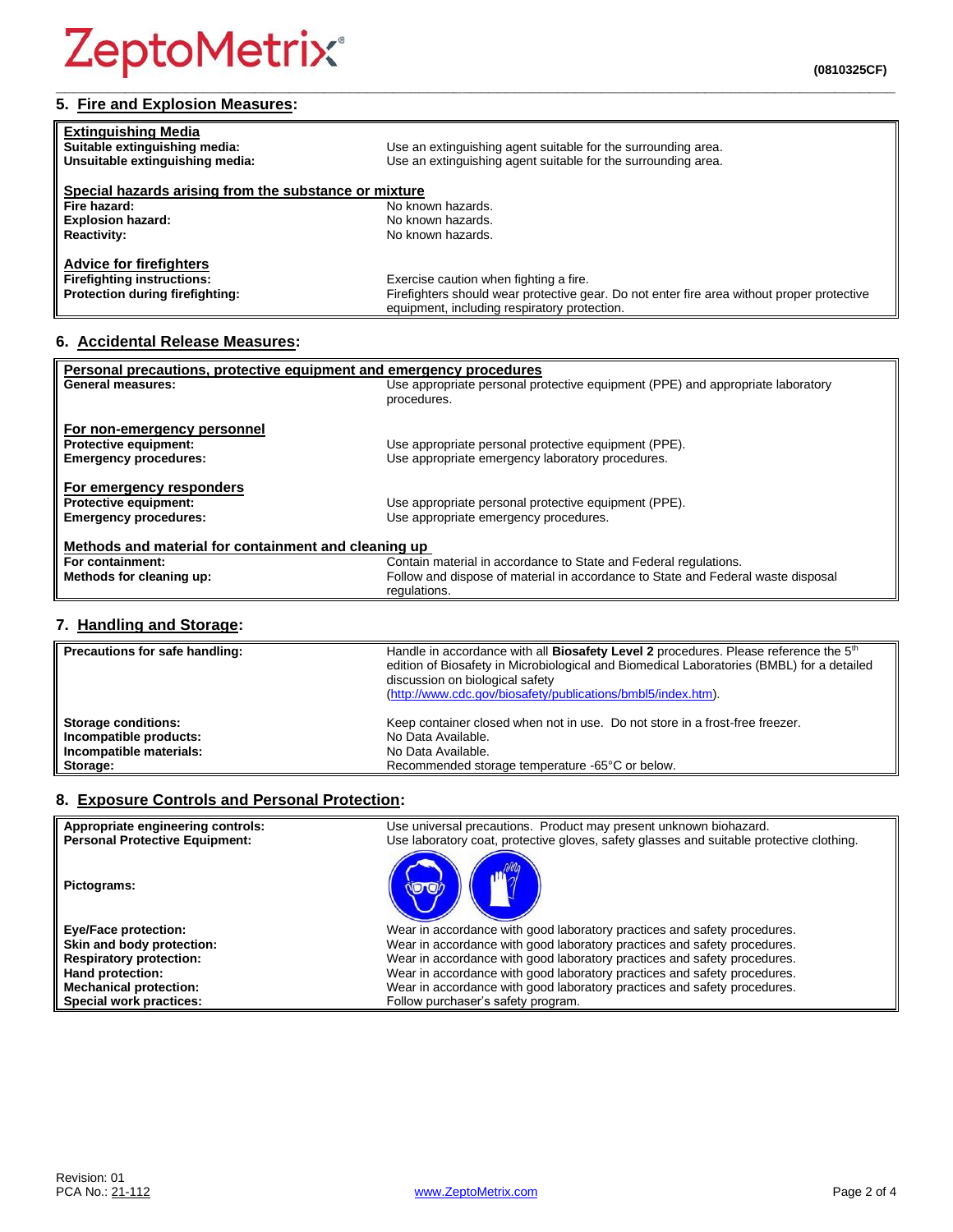**(0810325CF)**

### **9. Physical and Chemical Properties:**

| <b>Physical State:</b>                        | Liquid at room temperature.                 |
|-----------------------------------------------|---------------------------------------------|
| Appearance/color:                             | Light pink, orange, or yellow-ish in color. |
| Odor:                                         | No Data Available.                          |
| Odor threshold:                               | No Data Available.                          |
| pH:                                           | No Data Available.                          |
| Melting point/freezing point:                 | No Data Available.                          |
| <b>Boiling point:</b>                         | No Data Available.                          |
| Flash point:                                  | No Data Available.                          |
| <b>Evaporation rate:</b>                      | No Data Available.                          |
| Flammability:                                 | No Data Available.                          |
| Upper/lower flammability or explosive limits: | No Data Available.                          |
| Vapor pressure:                               | No Data Available.                          |
| Vapor density:                                | No Data Available.                          |
| <b>Relative density:</b>                      | No Data Available.                          |
| Solubility(ies):                              | No Data Available.                          |
| <b>Partition coefficient:</b>                 | No Data Available.                          |
| Auto-ignition temperature:                    | No Data Available.                          |
| <b>Decomposition temperature:</b>             | No Data Available.                          |
| Viscosity:                                    | No Data Available.                          |
| Other information:                            | May settle. Mix gently before use.          |

#### **10. Stability and Reactivity:**

| <b>Reactivity:</b>                  | No Data Available.                                                                  |
|-------------------------------------|-------------------------------------------------------------------------------------|
| <b>Chemical stability:</b>          | The product is stable.                                                              |
| Possibility of hazardous reactions: | Under normal conditions of storage and use, hazardous reactions will not occur.     |
| <b>Conditions to avoid:</b>         | No Data Available.                                                                  |
| Incompatible materials:             | No Data Available.                                                                  |
| Hazardous decomposition products:   | Under normal conditions of storage and use, hazardous decomposition products should |
|                                     | not be produced.                                                                    |

#### **11. Toxicological Information:**

| Skin corrosion/irritation:                          | No Data Available. |
|-----------------------------------------------------|--------------------|
|                                                     |                    |
| Eye damage/irritation:                              | No Data Available. |
| <b>Respiratory damage/irritation:</b>               | No Data Available. |
| Ingestion damage/irritation:                        | No Data Available. |
| Specific target organ toxicity (single exposure):   | No Data Available. |
| Specific target organ toxicity (repeated exposure): | No Data Available. |
| <b>Numerical measure of toxicity:</b>               | No Data Available. |
| Symptoms/injuries after skin contact:               | No Data Available. |
| Symptoms/injuries after eye contact:                | No Data Available. |
| Symptoms/injuries after inhalation:                 | No Data Available. |
| Symptoms/injuries after ingestion:                  | No Data Available. |

#### **12. Ecological Information:**

| Ecotoxicity:                   | No Data Available. |
|--------------------------------|--------------------|
| Persistence and degradability: | No Data Available. |
| Bioaccumulative potential:     | No Data Available. |
| <b>Mobility in soil:</b>       | No Data Available. |
| Other adverse effects:         | No Data Available. |

### **13. Disposal Information:**

| ML<br>$-1$<br>dispo:<br>.me<br>aations<br>ман | -<br>State<br>Dispose<br>יהמה'<br>nnd<br>waste<br>-adara<br>. accordance<br>.<br>regulations.<br>ır<br>יי<br>າosal<br>naterial<br>JG H<br>uispos<br>.UL.<br>cuci.<br>anu |
|-----------------------------------------------|--------------------------------------------------------------------------------------------------------------------------------------------------------------------------|
|                                               |                                                                                                                                                                          |

#### **14. Transport Information:**

| UN number                                                            | <b>UN3373</b>                             |
|----------------------------------------------------------------------|-------------------------------------------|
| UN proper shipping name                                              | Biological Substance, Category B.         |
| <b>Hazard Class</b>                                                  | 6.2                                       |
| Packing group                                                        | None.                                     |
| <b>Environmental hazards</b>                                         | No data available.                        |
| <b>Transport in bulk</b><br>(According to MARPOL 73/78 and IBC Code) | Packing Instruction: P650                 |
| <b>Special precautions</b>                                           | May require Biosafety Level 2 Laboratory. |